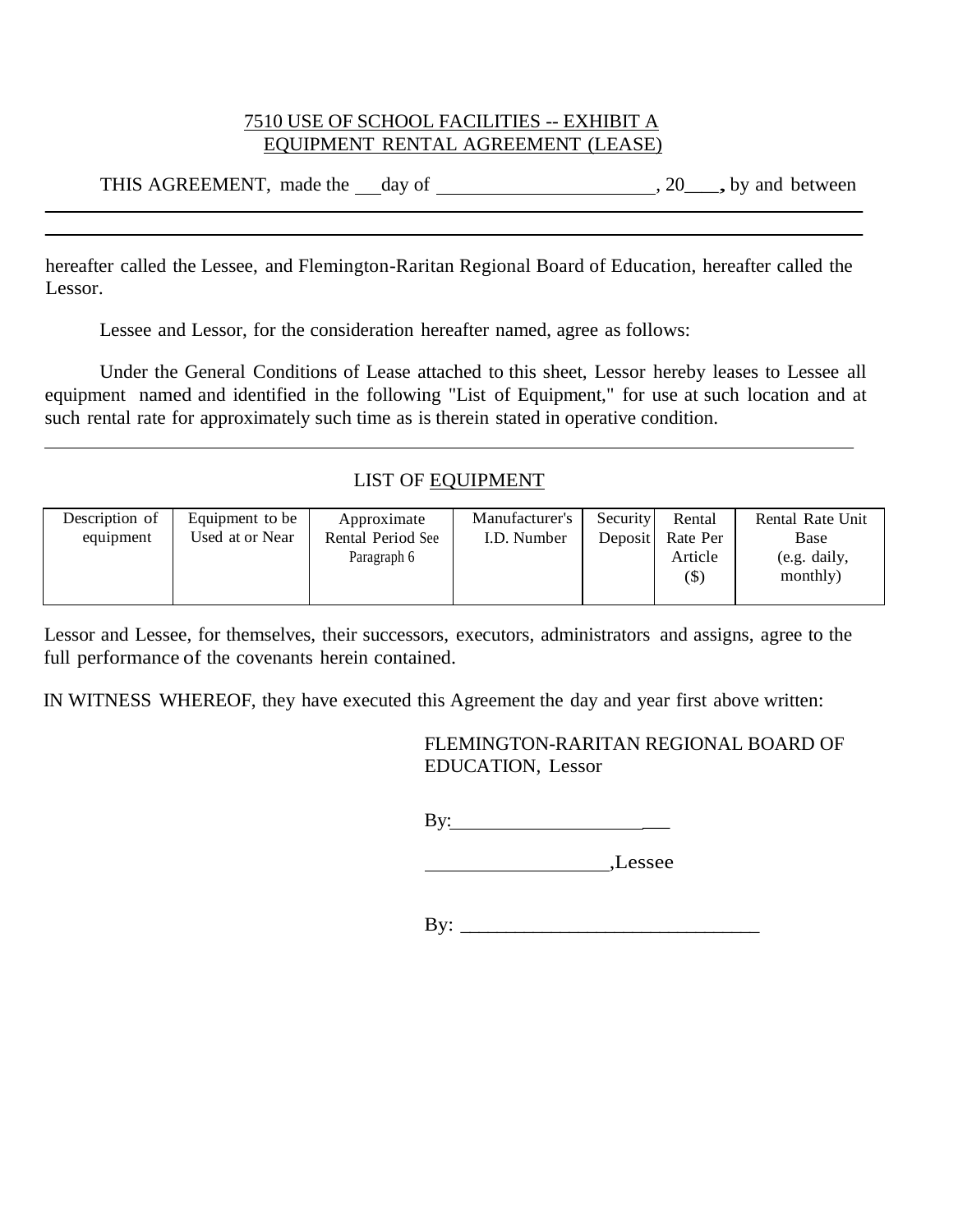## GENERAL CONDITIONS OF EQUIPMENT RENTAL AGREEMENT (LEASE)

The conditions of lease here below stated, together with the Agreement set forth on the reverse side of this sheet, constitute a contract between the parties therein named which contract is hereafter referred to as "this Agreement".

- 1) RENTAL PERIOD. The Rental period shall cover all time consumed in transporting the equipment, including the date of legal delivery to a public carrier for transit to Lessee and upon return of the equipment, the date of legal delivery by such carrier to Lessor, or if no public carrier is used, shall include the date upon which transit to Lessee begins and the date upon which transit from Lessee ends at Lessor's unloading point.
- 2) RENTAL CHARGES. Lessee shall pay rental for the entire Rental Period on each article of equipment named in the List of Equipment, at the rate therein stipulated and in accordance with the following:
	- a) Monthly Rental Rates shall not be subject to any deductions on account of any non-working time in the month. The amount of rent payable for any fraction of a month at the beginning or end of the Rental Period shall be the monthly rental rate, prorated according to the number of calendar days in such fraction.
	- b) Daily Rental Rates shall not be subject to deductions for any non-working time in the day and shall be paid for each calendar day in the month except Sundays and legal holidays upon which the equipment is not operated. Daily and monthly rental rates stipulated in the List of Equipment contemplate an operating day of a regular single shift of eight (8) hours, and for each hour over such eight (8) hours that the equipment is operated these rates shall be increased six (6) percent of the daily rate throughout such period as the equipment is so operated.
	- c) Unit of Work Rates shall be paid for each unit of work in which the equipment participates, and the amount of rental shall, unless otherwise agreed in writing be determined by the number of units shown in the supervising engineer's or architect's estimates.
- 3) PAYMENT. The rent for any and every item of equipment described in the List of Equipment shall be the amount therein designated and is payable in advance on the first day of each month. Lessee shall pay Lessor interest at twelve percent (12%) or the highest lawful rate, whichever is greater, on any delinquent payment from the date when such payment was due until paid and on any other sum for breach of this Agreement, from the date of the breach, and expenses of collection or suit, including actual attorneys' fees.
- 4) SECURITY DEPOSIT. Any security deposit paid by Lessee to Lessor is paid to guarantee Lessee's full and faithful performance of all terms, conditions and provisions of this Agreement. If Lessee shall so perform, an equal sum shall be repaid without interest to Lessee at the termination of this Agreement.
- 5) FEES, ASSESSMENTS, AND TAXES PAID BY LESSEE. Lessee shall pay all license fees, assessments, and sales, use, property and excise, and other taxes or hereafter imposed, and relating to Lessee's use or possession of the equipment.
- 6) RECALL NOTICE. Lessor may recall any or all equipment upon ten (10) days written notice to Lessee and the Lessee may return any or all equipment upon a like notice to the Lessor.
- 7) MAINTENANCE AND OPERATION. Lessee shall not remove, alter, disfigure or cover up any numbering, lettering, or insignia displayed upon the equipment, and shall see that the equipment is not subjected to careless, unusually or needlessly rough usage; and Lessee shall at his own expense maintain the equipment and its appurtenances in good repair and operative condition, and return it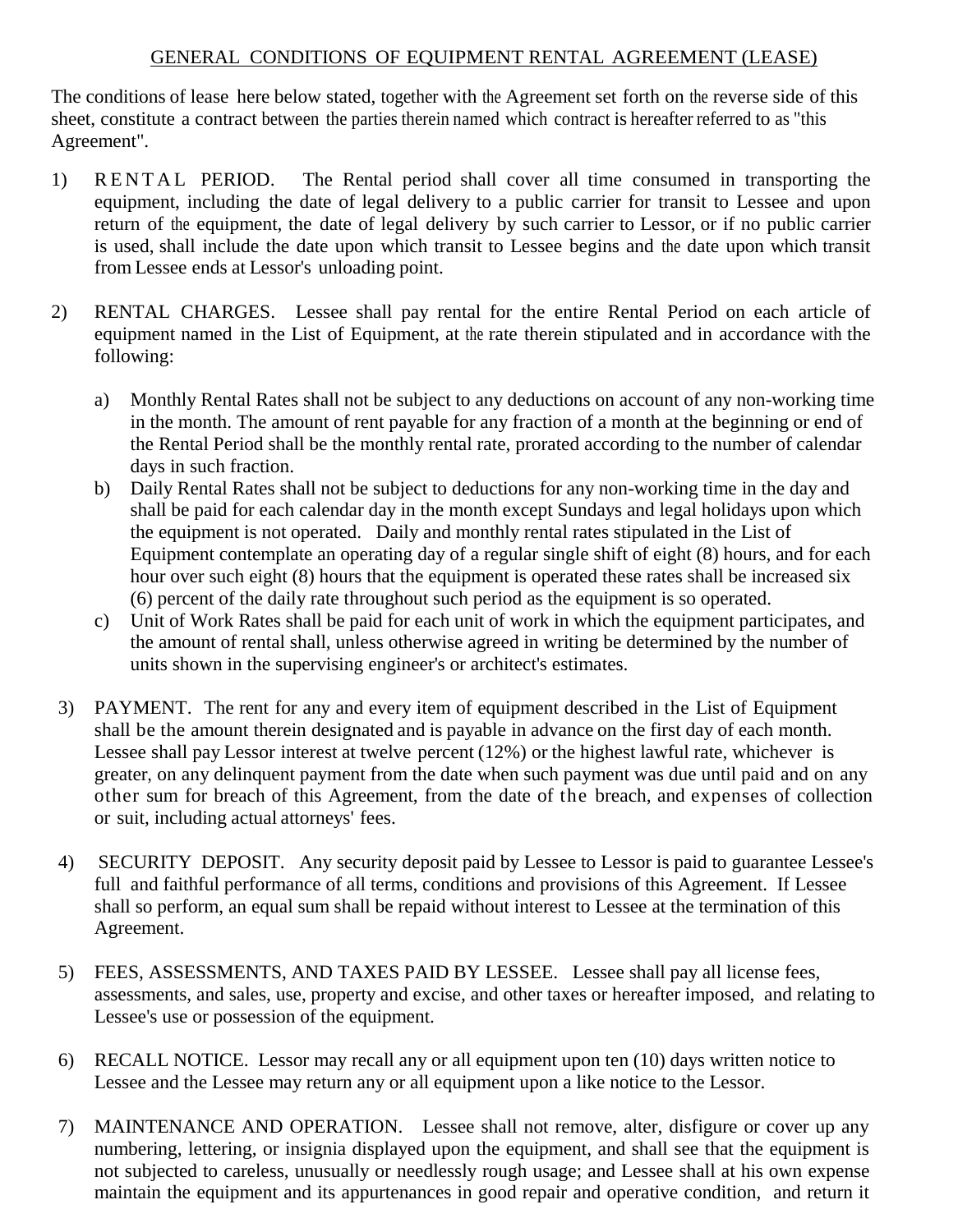in such condition to Lessor, ordinary wear and tear resulting from proper use thereof alone expected.

- 8) REPAIRS. The expense of all repairs made during the Rental Period, including labor, material, parts and other items shall be paid by Lessee.
- 9) OPERATORS. Unless otherwise mutually agreed in writing, Lessee shall supply and pay all operators on the equipment during the Rental Period. All operators shall be competent. Should Lessor furnish any operators or other workmen for the equipment, they shall be employees of Lessee during the Rental Period, and Lessee shall pay them salary or wages and all other applicable costs. Lessee shall provide and pay for all workmen's compensation insurance and pay all payroll taxes required by law and applying to such operators and workman.
- 10) DISCLAIMER OF WARRANTIES. LESSOR, BEING NEITHER THE MANUFACTURER, NOR A SUPPLIER, NOR A DEALER IN THE EQUIPMENT, MAKES NO WARRANTIES, EXPRESS OR IMPLIED, AS TO ANY MATTER WHATSOEVER, INCLUDING, WITHOUT LIMITATION, THE CONDITION OF THE EQUIPMENT, ITS MERCHANTABILITY, ITS DESIGN, ITS CAPACITY, ITS PERFORMANCE, ITS MATERIAL, ITS WORKMANSHIP, ITS FITNESS FOR ANY PARTICULAR PURPOSE, OR THAT IT WILL MEET THE REQUIREMENTS OF ANY LAWS, RULES, SPECIFICATIONS, OR CONTRACTS WHICH PROVIDE FOR SPECIFIC APPARATUS OR SPECIAL METHODS. LESSOR FURTHER DISCLAIMS ANY LIABILITY WHATSOEVER FOR LOSS, DAMAGE, OR INJURY TO LESSEE OR THIRD PARTIES AS A RESULT OF ANY DEFECTS, LATENT OR OTHERWISE, IN THE EQUIPMENT. AS TO LESSOR, LESSEE LEASES THE EQUIPMENT "AS IS". LESSOR SHALL NOT BE LIABLE IN ANY EVENT TO LESSEE FOR ANY LOSS, DELAY, OR DAMAGE OF ANY KIND OR CHARACTER RESULTING FROM DEFECTS IN, OR INEFFICIENCY OF, EQUIPMENT HEREBY LEASED OR ACCIDENTAL BREAKAGE THEREOF.
- 11) INDEMNITY. Lessee shall indemnify Lessor against, and hold Lessor harmless from, any and all claims, actions, suits, proceedings, costs, expenses, damages, and liabilities, including attorneys fees, arising out of, connected with, or resulting from the equipment or the Lease, including without limitation, the manufacture, selection, delivery, leasing, renting, control, possession, use, operation, maintenance or return of the equipment. Lessee shall further indemnify Lessor, and hold Lessor harmless from all loss and damage to the equipment during the rental period. Lessee recognizes and agrees that included in this indemnity clause, but not by way of limitation, is Lessee's assumption of any and all liability for injury: disability and death of workmen and other persons caused by the operation, use, control, handling, or transportation of the equipment during the Rental Period.
- 12) RISK OF LOSS. Lessor shall not be responsible for loss or damage to property, material, or equipment belonging to Lessee, its agents, employees, suppliers, or anyone directly or indirectly employed by Lessee while said material property, or equipment is in Lessor's care, custody, control or under Lessor's physical control. Lessee is encouraged to obtain appropriate equipment, material, or installation floater insurance against such risk of loss. Lessee and its insurers waive all rights of subrogation against Lessor for such losses.
- 13) INSPECTION: CONCLUSIVE PRESUMPTIONS. Lessee shall inspect the equipment within three (3) business days after receipt thereof. Unless Lessee within said period of time gives written notice to Lessor, specifying any defect in or other proper objection to the equipment. Lessee agrees that it shall be conclusively presumed, as between Lessor and Lessee, that Lessee has fully inspected and acknowledged that the equipment is in full compliance with the terms of this agreement in good condition and repair, and that Lessee is satisfied with and has accepted the equipment in such good condition and repair. Lessor shall have the right at any time to enter the premises occupied by the equipment and shall be given free access thereto and afforded necessary facilities for the purpose of inspection.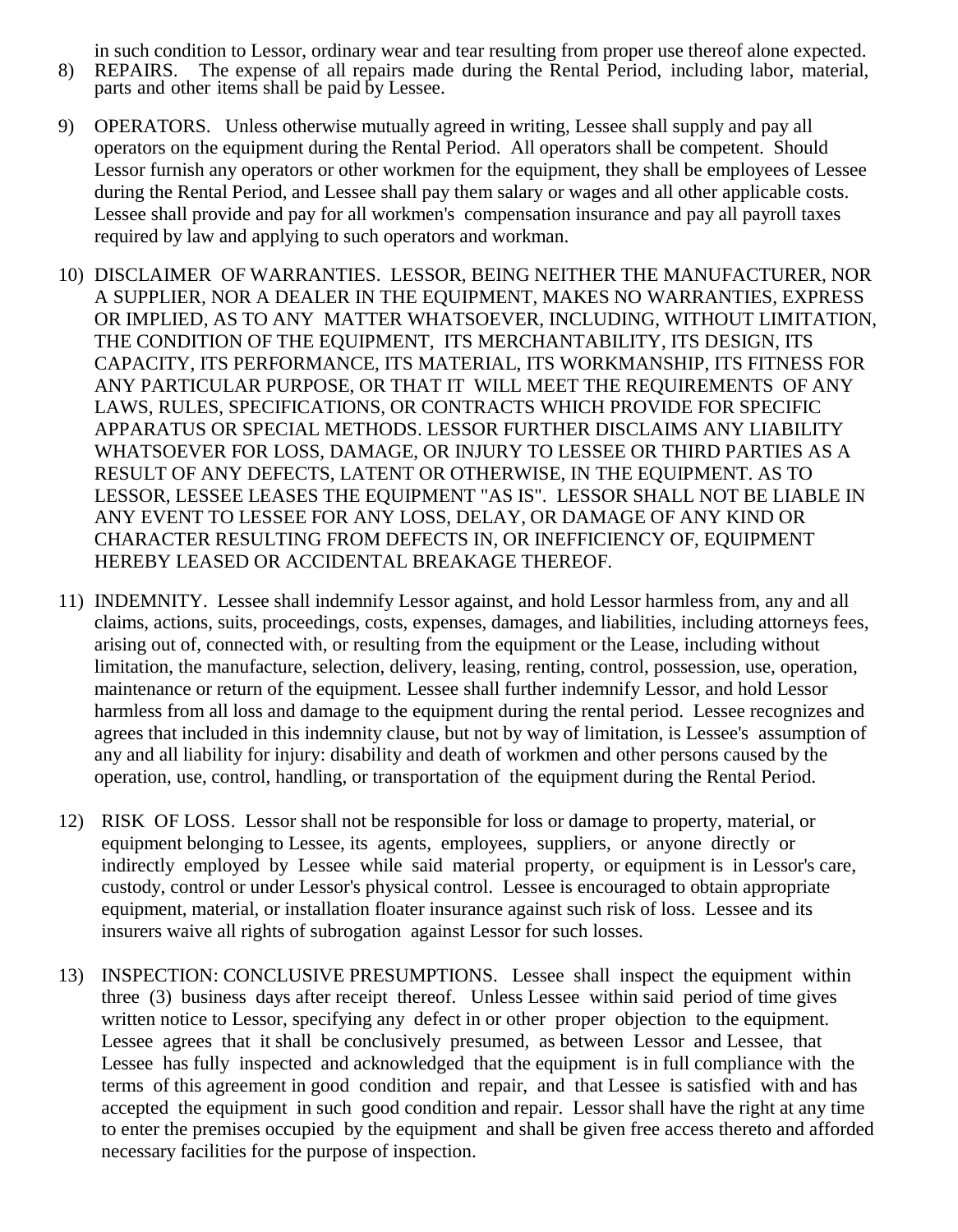- 14) INSURANCE. Lessee shall keep the equipment insured against all risks of loss or damage from every cause whatsoever for not less than the full replacement value thereof; Lessee shall pay the premiums and any deductible portions therefore and deliver said policies, or duplicates thereof, to Lessor, before the equipment is delivered to Lessee. The Lessee shall obtain Commercial General Liability Insurance in an amount no less than \$1,000,000 per occurrence/\$2,000,000 annual aggregate; \$2,000,000 products/completed operations; and \$1,000,000 personal and advertising injury. The Lessor shall be both a named insured and a loss payee under the policy.
- 15) OWNERSHIP. Lessor shall at all times retain ownership and title of the equipment. Lessee shall give Lessor immediate notice in the event that any of said equipment is levied upon or is about to become liable or is threatened with seizure, and Lessee shall indemnify Lessor against all loss and damages caused by such action.
- 16) DEFAULT; REMEDIES. If (a) Lessee shall default in the payment of any rent or in making any other payment hereunder when due, or (b) Lessee shall default in the payment when due of any indebtedness of Lessee to Lessor arising independently of this lease, or (c) Lessee shall default in the performance of any other covenant herein and such default shall continue for five days after written notice hereof to Lessee by Lessor, or (d) Lessee becomes insolvent or makes an assignment for the benefit of creditors, or (e) Lessee applies for or consents to the appointment of a receiver, trustee, or liquidator of Lessee or of all or a substantial part of the assets of Lessee under the Bankruptcy Act, or any amendment thereto (including, without limitation, a petition for reorganization, arrangement, or extension) or under any other insolvency law or law providing for the relief of debtors, then, if and to the extent permitted by applicable law. Lessor shall have the right to under any other insolvency law or law providing for the relief of debtors, then, if and to the extent permitted by applicable law. Lessor shall have the right to exercise any one or more of the following remedies.
	- (a) To declare the entire amount of rent hereunder immediately due and payable as to any or all items of the equipment without notice or demand to Lessee.
	- (b) To sue for and recover all rents, and other payments, then accrued or thereafter accruing, with respect to any or all items of the equipment.
	- (c) To take possession of any or all items of the equipment without demand, notice, or legal process, wherever they may be located. Lessee hereby waives any and all damages occasioned by such taking of possession. Any said taking of possession shall not constitute a termination of this lease as to any or all items of equipment unless Lessor expressly so notifies Lessee in writing.
	- (d) To terminate this lease as to any or all items of equipment.
	- (e) To pursue any other remedy at law or in equality.

Notwithstanding any said repossession, or any other action which Lessor may take, Lessee shall be and remain liable for the full performance of all obligations on the part of Lessee to be performed under this Lease. All such remedies are cumulative, and may be exercised concurrently or separately.

- 17) NO SUBLETTING ASSIGNMENT. No equipment shall be sublet by Lessee, nor shall he assign or transfer any interest in this Agreement without written consent of Lessor. Lessor may assign this Agreement without notice. Subject to the foregoing, this Agreement inures to the benefit of, and is binding upon, the heirs, successors, and assigns of the parties hereto.
- 18) REMEDIES CUMULATIVE: NO WAIVER; SEVERABILITY. All remedies of Lessor hereunder are cumulative and may, to the extent permitted by law, be exercised concurrently or separately, and the exercise of any one remedy shall not be deemed to be an election of such remedy or to preclude the exercise of any other remedy. No failure on the part of the Lessor to exercise and